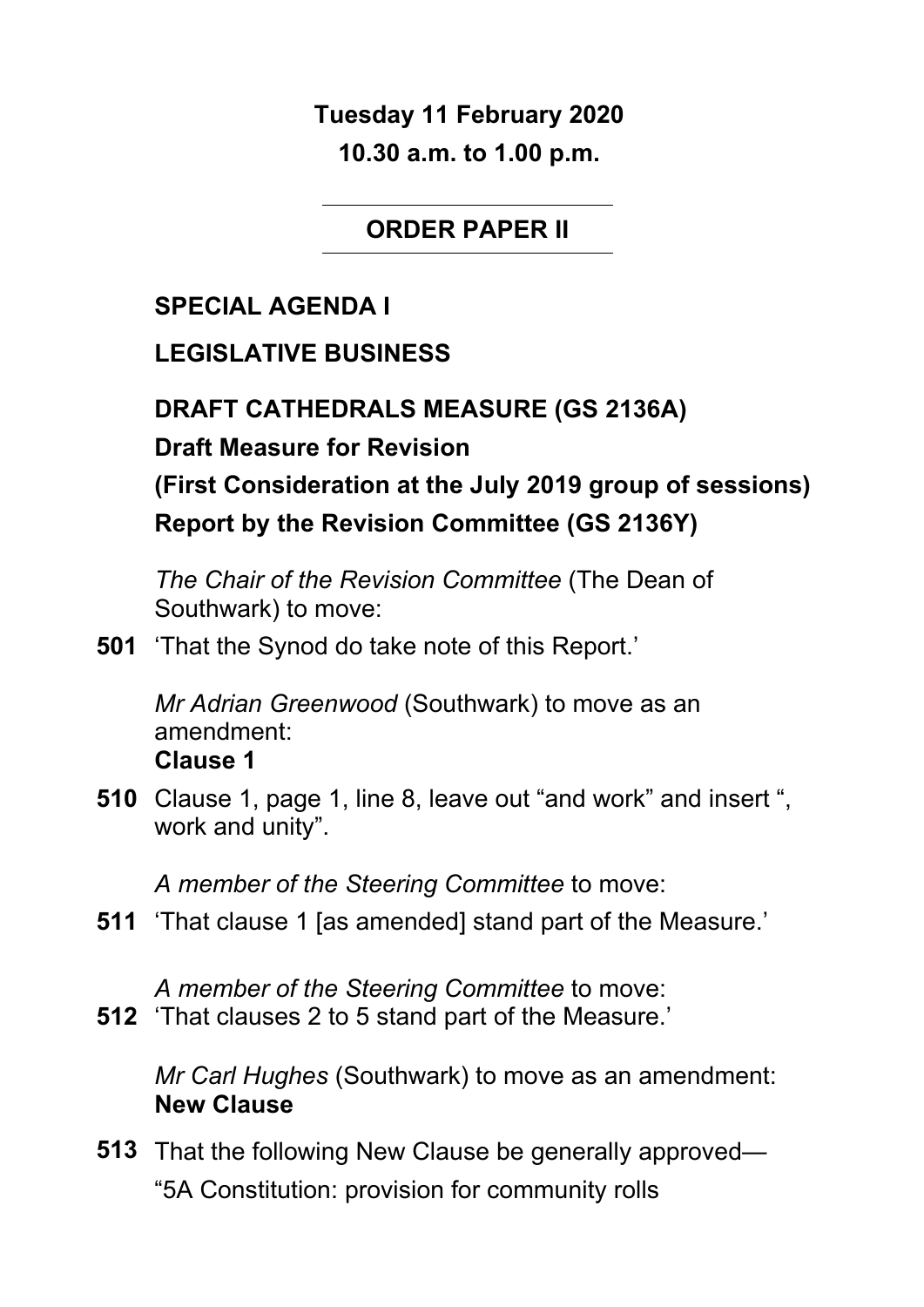(1) In the case of a cathedral which is not a parish church, the constitution must require the formation and maintenance of a roll which contains the name of each person—

(a) who is baptised,

(b) who is aged 16 or over,

(c) who has made one of the following two declarations, and

(d) whose application for enrolment for the purposes of this subsection has been granted.

(2) The first declaration is that the person—

(a) is a member of the Church of England or of a Church in communion with it, and

(b) has habitually attended public worship at the cathedral during the preceding six months.

(3) The second declaration is that the person—

(a) is a member in good standing of a Church which is not in communion with the Church of England but subscribes to the doctrine of the Holy Trinity,

(b) is also a member of the Church of England, and

(c) has habitually attended public worship at the cathedral during the preceding six months.

(4) In the case of a cathedral which is not a parish church, the constitution must permit the formation and maintenance of a roll which contains the name of each person—

(a) who is not eligible for inclusion on the roll maintained for the purposes of subsection (1), but

(b) who is a member of the cathedral community, and

(c) whose application for enrolment for the purposes of this subsection has been granted.

(5) In the case of a cathedral which is, or part of which is, a parish church, the constitution must permit the formation and maintenance of a roll which contains the name of each person—

(a) who is not eligible for inclusion on the church electoral roll of the parish, but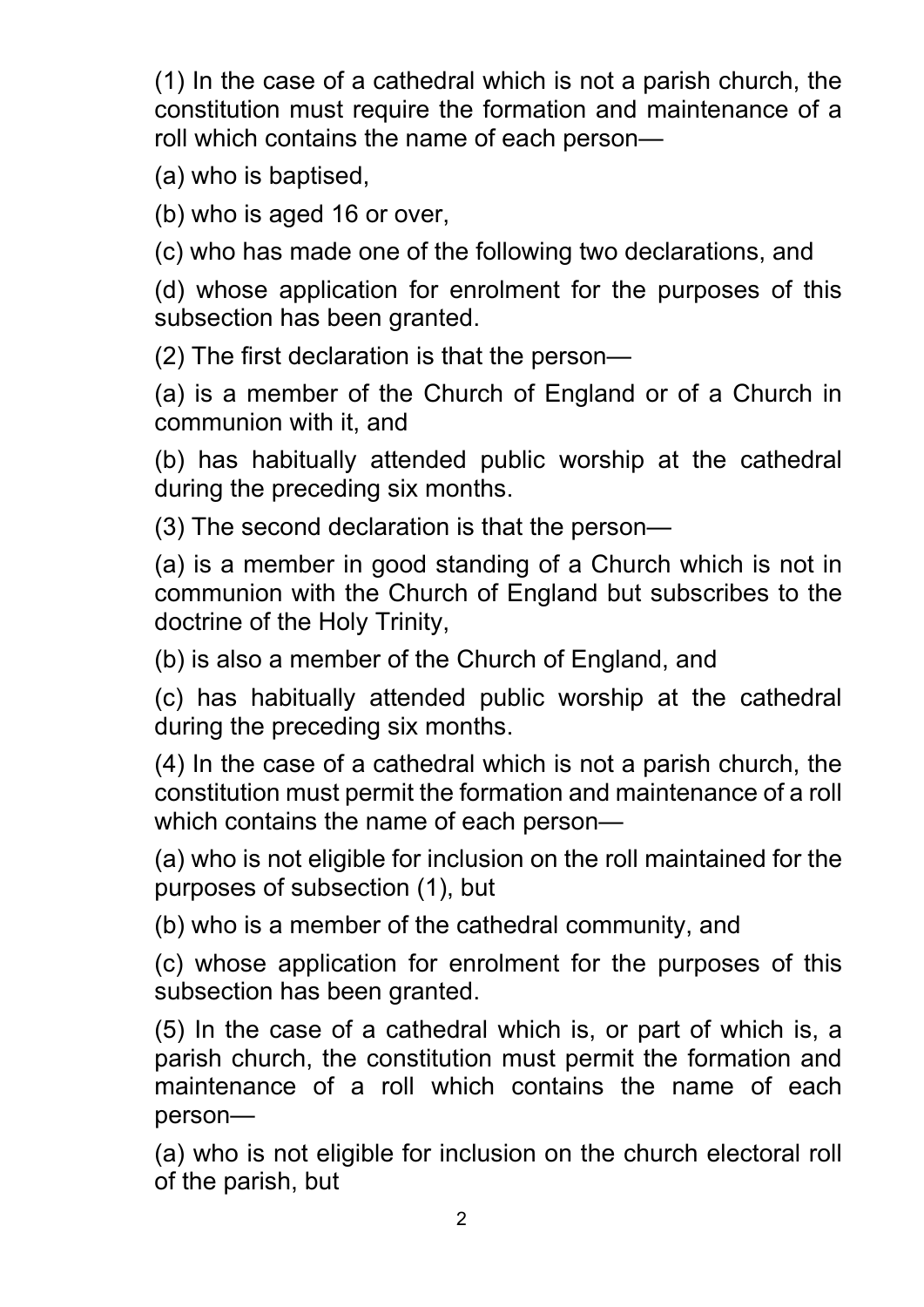(b) who is a member of the cathedral community, and

(c) whose application for enrolment for the purposes of this subsection has been granted."

*A member of the Steering Committee* to move:

**514** 'That the clause be inserted in the Measure.'

*If item 513 is not carried: A member of the Steering Committee* to move:

**515** *'That clauses 6 to 9 stand part of the Measure'.* 

*Dr Michael Todd* (Truro) to move as an amendment: **Clause 10**

**516** Clause 10, page 6, line 14, after "cathedral" insert "and its finances".

*A member of the Steering Committee* to move:

**517** 'That clause 10 [as amended] stand part of the Measure.'

*A member of the Steering Committee* to move:

**518** 'That clauses 11 to 40 stand part of the Measure.'

*A member of the Steering Committee* to move as an amendment:

#### **Clause 41**

**519** Clause **41**, page **22**, line **38**, after "canon" insert "holding office under Common Tenure".

*A member of the Steering Committee* to move as an amendment:

### **Clause 41**

**520** Clause **41**, page **22**, line **44**, at end insert—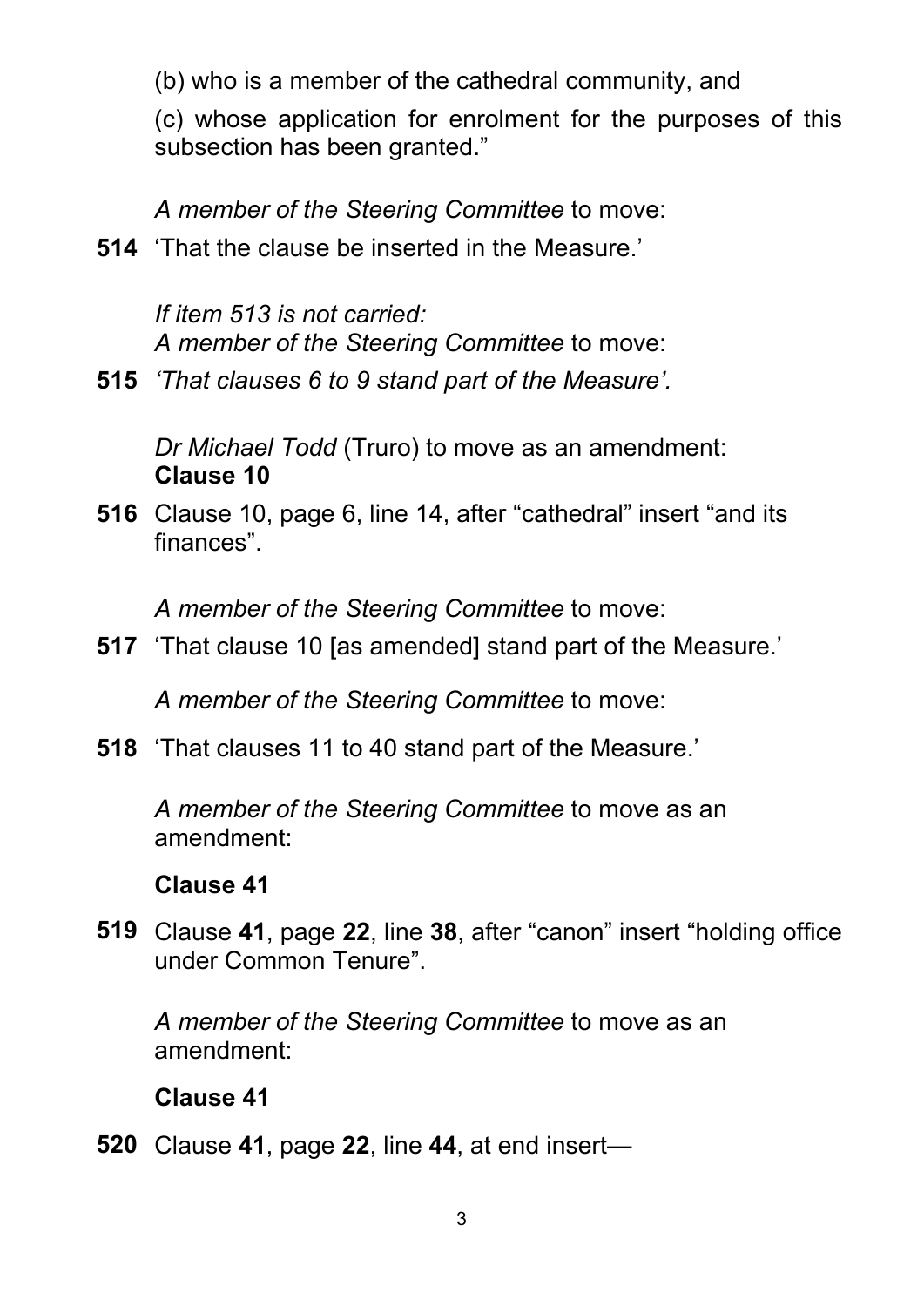"(2A) Sections 3A and 3B of that Measure (inserted by subsection (1)) apply in the case of a person who holds the office of dean or residentiary canon on freehold as they apply in the case of a person who holds that office under common tenure."

*A member of the Steering Committee* to move as an amendment:

#### **Clause 41**

**521** Clause **41**, page **23**, line **3**, after "(1)" insert "(including as it is applied by subsection (2A))".

*A member of the Steering Committee* to move:

**522** 'That clause 41 [as amended] stand part of the Measure.'

*A member of the Steering Committee* to move:

**523** 'That clauses 42 to 52 stand part of the Measure.'

*A member of the Steering Committee* to move as an amendment:

### **Paragraph 1 of Schedule 1**

- **524** Schedule **1**, page **30**, line **15**, at end insert—
	- "(3A) For the purposes of sub-paragraph (2)(b), a residentiary canon is not to be regarded as carrying out cathedral duties if the Chapter considers that the duties carried out by that residentiary canon are of such a minor nature that they should be disregarded for those purposes."
	- (3B) Any question arising as to the nature of cathedral duties carried out by a residentiary canon is to be determined by the bishop as Visitor."

*If Items 513 and 514 are carried:*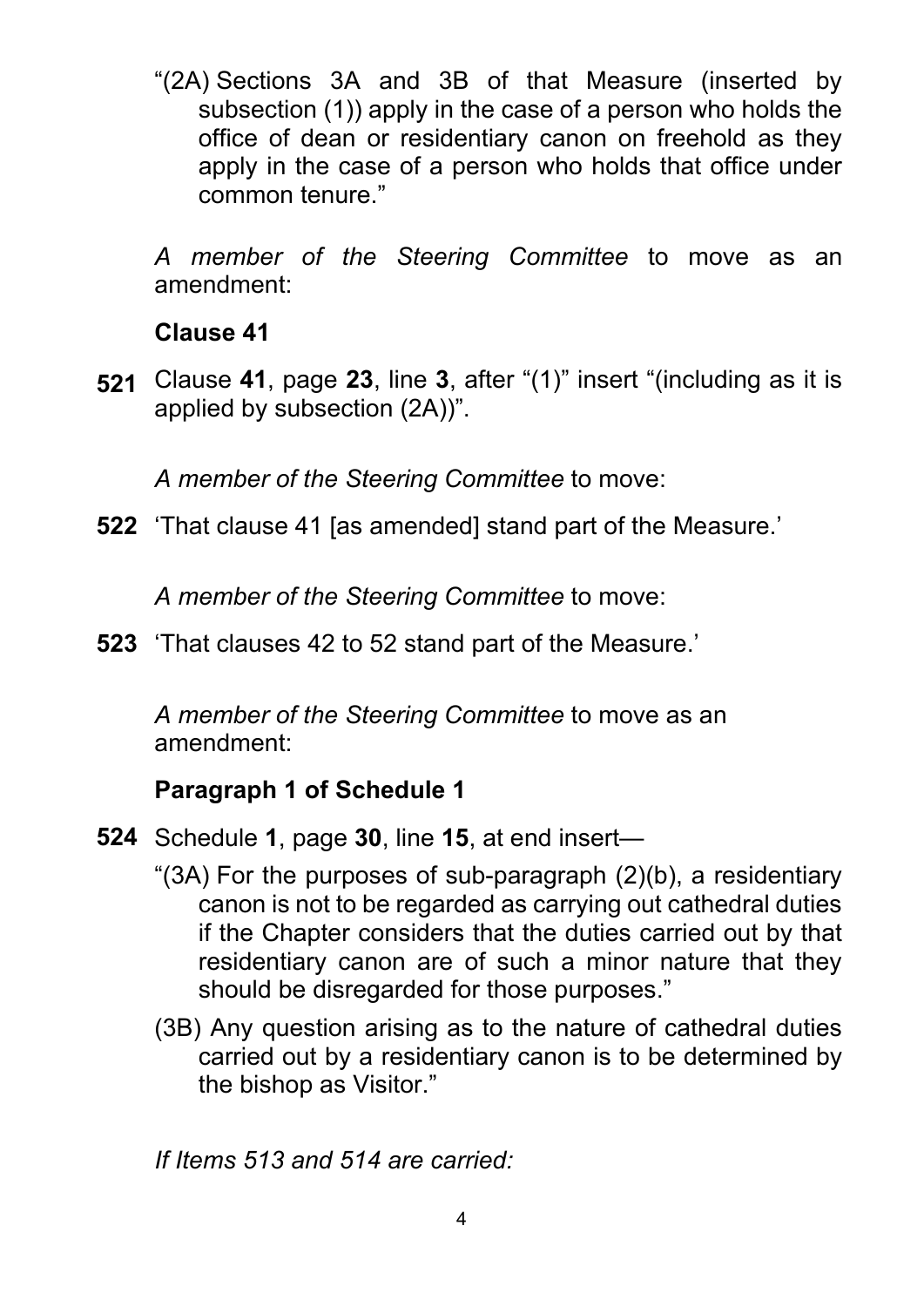*Mr Carl Hughes* (Southwark) to move as an amendment:

### **Paragraph 3 of Schedule 1**

**525** Schedule 1, page 31, line 31, leave out sub-paragraphs (2) to (4) and insert-

"(2) If the constitution so provides, up to one-third of the nonexecutive members of the Chapter (other than the residentiary canons) may be elected--

(a) where the cathedral is not a parish church, by the persons whose names are included on the roll maintained for the purposes of section 5A(1) and, if there is a roll maintained for the purposes of section 5A(4), by the persons whose names are included on that roll, or

(b) where the cathedral or part of it is a parish church, by the persons whose names are included on the church electoral roll of each parish and, if there is a roll maintained for the purposes of section 5A(5), by the persons whose names are included on that roll."

*The Very Revd David Ison* (Dean of St Paul's) to move as an amendment:

### **Paragraph 5 of Schedule 1**

**526** In Schedule 1, page 32, line 41, at the end *insert*— "( ) may not be a suffragan or assistant bishop or archdeacon in the diocese or the bishop's chaplain or the diocesan secretary.'

*A member of the Steering Committee* to move as an amendment:

# **Paragraph 5 of Schedule 1**

**527** Schedule 1, page 32, leave out from line 42 to line 4 on page 33.

*A member of the Steering Committee* to move:

**528** 'That Schedule 1 [as amended] stand part of the Measure.'